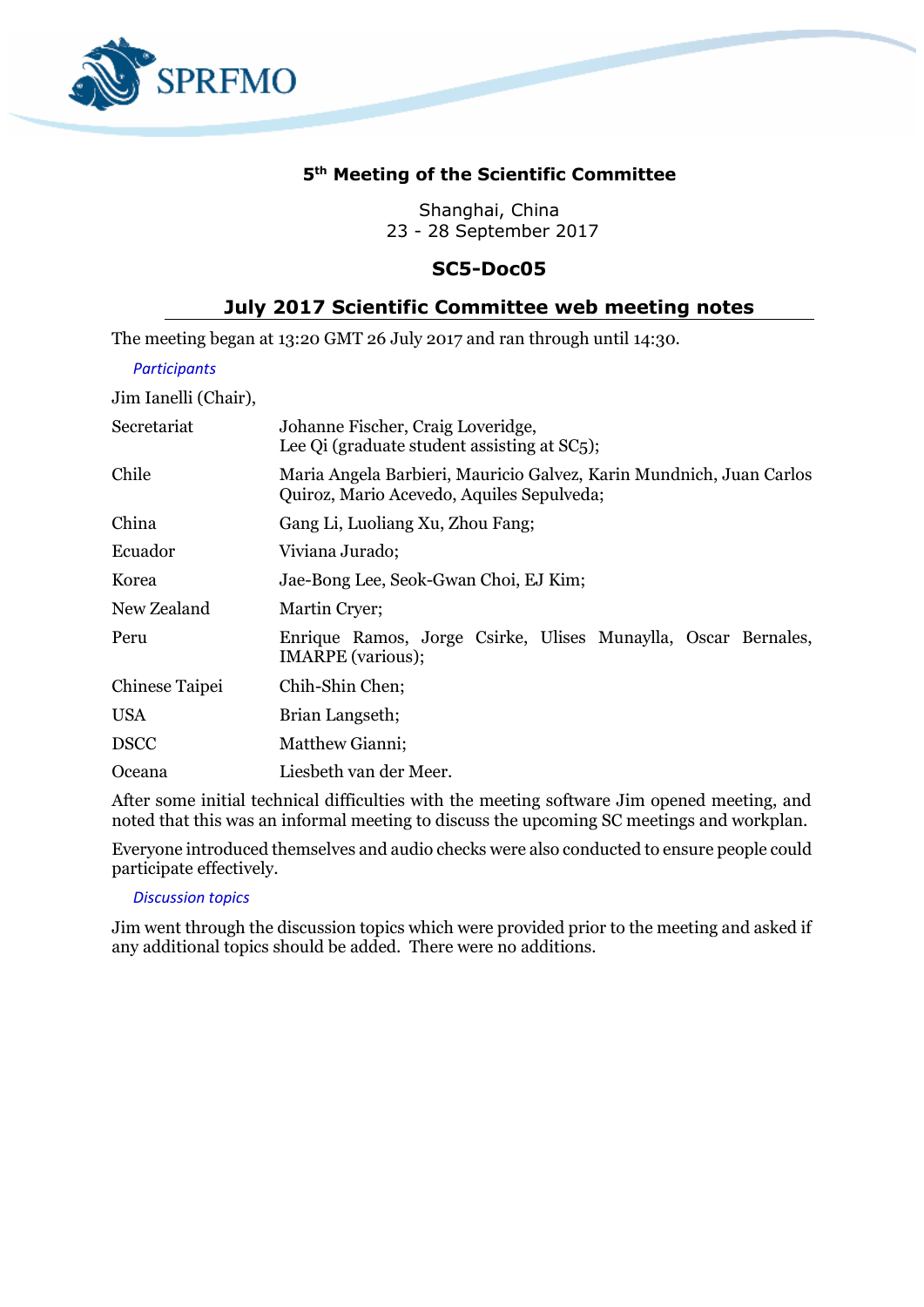### *Jack mackerel*

Jim reminded participants about that the plan this year is to do an "update" of the 2016 Jack mackerel stock assessment along with additional tasks as listed in the workplan.

Craig reminded Jack mackerel fishing nations that the SC data templates for age-length and survey Information have been circulated and that those should be completed and returned to the data coordinators within the next month. Jim asked who the data coordinators were as there have been some changes in personnel. Craig replied that the coordinator for the far north fleet was Enrique Ramo (no change), for Chile the new person is Juan Carlos, and for the offshore fleet information should be send to the Secretariat and Niels Hintzen until a new coordinator can be verified.

Jim asked what new data inputs we could expect for the Jack mackerel update assessment. He mentioned that Gang Li had already provided an updated Standardised CPUE for the China fleet. Jorge said that Peru would be able to update their CPUE but that the new information would necessarily be based upon the artisanal activities as the industrial fleet has not been active this year. Juan Carlos said that Chile would be able to update their indices but that information would only be available up till and including May 2017.

There were no new developments from the age/growth task team.

Peru reported that the Jack mackerel base code is unchanged from SC04. Chile confirmed that they had been able to run the assessment code recently.

### *Deepwater*

Jim provided a summary of the outcomes of the Deepwater workshop that had been held earlier in the year in Hobart and asked Mauricio for an update. Mauricio replied that a draft report had been finalised and that he had circulated it to the participants. It was agreed that Mauricio & Craig with help from Martin/Simon would re-circulate the draft report with the aim of finalising the report within a week or so that its outcomes could be presented to SC5.

Martin informed the meeting that New Zealand had held the first of a series of stakeholder workshops to inform the review of the Bottom fishing measure and to develop some spatial management options for the western SPRFMO Area. Matthew asked whether the results of those workshops would be made available and discussed at SC5 - Martin confirmed that they would both in the pre-SC workshop and the main SC meeting.

### *Pre-SC workshop*

Jim outlined the current plan for the 2-day workshop which is:

1st day (Sept 20th) to discuss Squid.

2nd day (Sept 21st) to discuss deepwater topics.

Jack mackerel data preparation activities would be conducted concurrently and as needed on Sept 22nd.

### *Provisional SC agenda*

Jim asked about the Agenda. Craig replied that the DRAFT Provisional agenda had been circulated and that there had been 2 requests for supplementary items. The first related to a missing workplan item on seabird monitoring and the 2nd a proposal from Francois Gerlotto to create a task group on ecosystem and habitat monitoring. Craig confirmed that the Provisional agenda (including those items) will be circulated shortly along with the new Draft guidelines for National Reports.

In response to a question from Mauricio Craig confirmed that the Guidelines had undergone minor updates to include some missing sections previously identified by the SC. As the Draft guidelines, had not been formally adopted it would be up to the members to decide if they